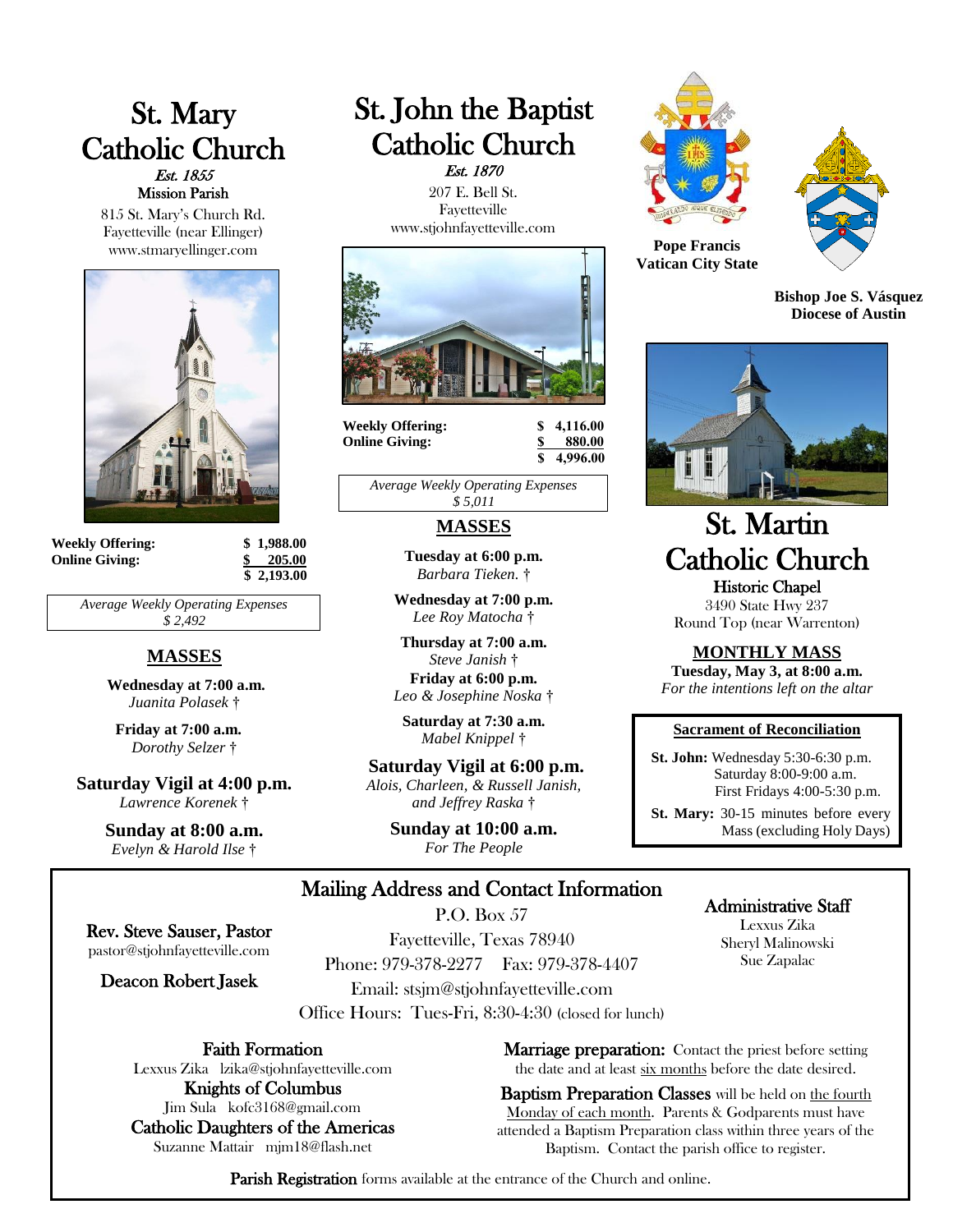# **THIRD SUNDAY OF EASTER MAY 1, AD 2022**

# **PARISH LIFE**

**PLEASE PRAY FOR:** Judy Burklund, Gilbert Canik, Ron Conley, Carolyn Countryman, Brian Fruge, Waldine Fruge, Dan Hall, Bernita Hlinsky, Calvin Hlinsky, Christine Kaspar, Kathy Kneblik, Betty Jean Kulhanek, Helen Mikus, Leo Miller, Richard Mueller, Frank Potts, Kaycee Roesler, Judy Supak, B.J. Vasek, and Maggie Williams. (*Though they will remain in our prayers, names will only remain on the prayer list for two months, unless a new request is received.)*

**FIRST FRIDAY** occurs this week. There will be First Friday Mass at **St. Mary** at 7:00 a.m. At **St. John**, we will have the Exposition of the Eucharist at 3:00 p.m., closing with Benediction at 5:30 p.m. The Sacrament of Reconciliation will be available from 3:00 – 5:30 p.m. Mass will be at 6:00 p.m.

**CROWNING OF THE BLESSED VIRGIN MARY** will be on Wednesday, **May 4**. Students are expected to attend and should bring a flower to honor the Blessed Mother. Arrive by 6:45 p.m. to line up for the procession. Second graders and seniors in the crowning court need to stay for the group picture immediately after Mass. There will be an ice cream social for the students after Mass at the pavilion.

**A FAITH FORMATION MEETING will be held for all Faith Formation instructors, aides and substitutes** on Wednesday, **May 11**, at 6:00 p.m. The meeting will be in St. John's Hall.



# **MARK YOUR NEW CALENDARS**

for Vacation Bible School this summer to be held **July 18 – 22, 2022**! Sign up forms are at the entrance of the church and online. The deadline for registration is **June 30**.

 We are still in need of volunteers, those who have completed the  $5<sup>th</sup>$  grade –  $12<sup>th</sup>$  grade and adults. Please make sure you are EIM certified if you are 18 yrs. and older, in order to participate.

#### **WORLD YOUTH DAY 2023 is July 31-August 9,**

**2023 in Lisbon, Portugal!** Please join us at an informational meeting on Sunday, May 15, at 11:00 a.m. in St. John's Religious Education Building.



**ST. JOHN'S PASTORAL COUNCIL** met on April 21. Items discussed included:

- New members Michelle Huebner, Willie Socha and Ed Sulak were introduced
- Selection of New Officers: Chairperson Leslie Little, Recorder – Michelle Huebner
- Church Directory Planning
- Progress of repairing the church bells
- Comments from the Synod Listening Session
- The Parish Feast preparations have started
- The next meeting will be Thursday, July 21

**ST. JOHN FEAST PLANNING MEETING** will be on Thursday, **May 5** at 6:30 p.m. in the parish hall. Anyone willing to help plan our annual Feast is welcome to come!

#### **ST. MARY BAZAAR AND RAFFLE PLANNING MEETING**

will be on Tuesday, **May 3** at 7:00 p.m. in the parish hall. Anyone willing to help plan our annual Bazaar is welcome to join us!

**GRADUATES MASS:** All graduates from both St. John and St. Mary parishes (all area school districts) are invited to attend the **10:00 a.m. Mass at St. John on Sunday, May 15,** wearing their graduation cap and gown.



#### **KNIGHTS OF COLUMBUS ANNUAL CRAWFISH BOIL**

will be on Friday, May 20 at St. John's Pavilion, with happy hour from 6:30 – 7:30 p.m. and live Cajun music. Call (979) 249-6003 for tickets.

#### **KNIGHTS OF COLUMBUS**

- **OFFICER'S MEETING** is Monday, **May 2**, at 6:30 p.m. in St. John's Parish Hall.
- **SCHOLARSHIPS:** Knights of Columbus members' children, graduating from High School this year are eligible. For an application, and information explaining the requirements, contact Alvin Minarcik at (979) 249-7449.
- **BBQ** chicken, sausage and ribs to-go will be served next Sunday, **May 8**, at 10:30 a.m. at the St. John Hall pits. You may place orders at 249-6003. K.C. members to work, starting at 5:00 a.m., are Leonard Malota's crew.

**CATHOLIC DAUGHTERS OF THE AMERICAS monthly meeting** will be on Tuesday, **May 3**, at 6:30 p.m. in St. John's Parish Hall. Please join us as we elect new officers, award education contest winners and scholarship awards. There will also be a potluck dinner.

**EVERYONE IS INVITED to St. John's Altar Society Fundraiser** next Saturday, **May 7,** from 9:00 a.m. to 12:30 p.m. at St. John's Hall. There will be a raffle, bake sale, and country store. Hot dogs and sandwiches will also be sold. Raffle tickets will be available after all Masses at St. John. Winners will be drawn at noon on the day of the fundraiser.

#### **ST. JOHN'S ALTAR SOCIETY**

- **WORKSHEETS** for the **May 7 Fundraiser** were in last week's bulletin. If you need more tickets or have questions call Madeline at (979) 378-2361.
- **RAFFLE PRIZES:** If you are unable to bring your raffle prize on the day of the fundraiser, please bring it to the church office or call (979) 702-1452 to arrange a time for it to be picked up. Thank you for donating!

**ST. MARY'S ALTAR SOCIETY** will meet on Wednesday, **May 4**, at 1:00 p.m.

**ELITE MEDICAL IMAGING** will be at St. John Hall to offer a preventive ultrasound health screening opportunity on **Saturday, May 21**. Screenings will be by appointment only.



 Ultrasound screenings are painless, non-invasive and contain no radiation. Eight preventive screenings will be offered: carotid artery, abdominal aorta, thyroid, liver, spleen, gallbladder and both kidneys. These screenings are not typically done at physician's visits or at annual check-ups, nor will insurance companies pay for them, unless you are symptomatic. Screenings will be \$49 each or the full preventive package, (all 8 areas) for \$150.00. Flex spending accounts may be used, and all other forms of payment are accepted.

 A representative from EMI will be visiting both churches the weekend of **May 14-15** and offering pre-registration. To schedule sooner, please email **Stacey**.aguirre@emi.us.com.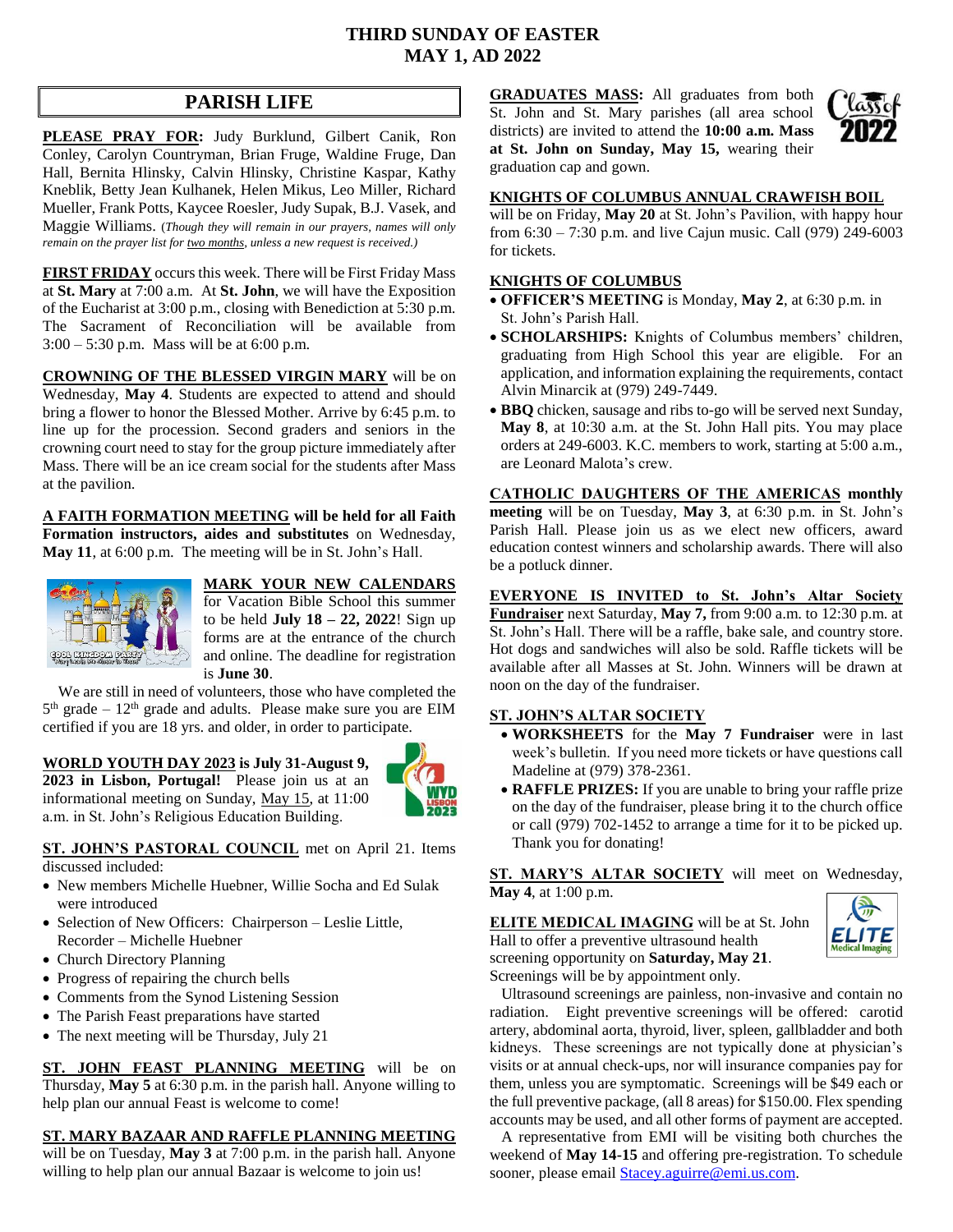# **THIRD SUNDAY OF EASTER MAY 1, AD 2022**

**NEW PARISH DIRECTORY for 2022:** We have contracted



with Color Craft to have a 2022 Parish Directory. So, please help us out by taking and sending in pictures of parish events we have this year. Preferably, email the pictures to the parish office digitally. The following

photography dates for families & individuals have been scheduled: **September 9-11** & **23-25**. Please save these dates on your calendars!

**THE SEMINARIANS AND PRIEST EDUCATION AND FORMATION SPECIAL COLLECTION** will be collected in our parishes on Good Shepherd Sunday (celebrated **May 7-8**). The cost of forming one seminarian is about \$55,000 per year. Financial reasons should never prevent men from responding to God's call to the priesthood. Your contribution to this special collection ensures that our future priests will have excellent formation. May God bless your generosity and may we all continue to pray for our seminarians. Please be Generous!

**A PILGRIMAGE TO THE HOLY LAND:** Fr. Steve Sauser invites you to join him on a 10-day pilgrimage to the Holy Land, **November 7-16, 2022**. This is your opportunity to walk, listen, and see Jesus from Bethlehem, Nazareth, Galilee, Jerusalem, and Via Crucis with Him to Golgotha. Each day will include the celebration of Mass and reflection on the Gospel at the very special places you visit. The detailed itinerary and the registration forms are at the entrance of the church. Keep a copy of your registration form if you mail it in with your deposit. For more information, contact Sheryl Malinowski at the parish office: (979) 378-2277 or [smalinowski@stjohnfayetteville.com.](mailto:smalinowski@stjohnfayetteville.com) 

**LITURGICAL DUTIES LISTS** are available at the entrance of the church. The Liturgical Duties lists are also available on the parish websites on the "Mass Times" page.

# **OTHER NEWS**

**SENIOR CITIZEN SOCIAL** is on Thursday, **May 5**, from 1:00 to 5:00 p.m. at St. John's Parish Hall.

**THE MOBILE FOOD PANTRY** will be at St. John on **Thursday**, **May 5**, from **10:00 – 11:00 a.m.** This distribution will be a Drive –Thru, so all clients are to stay in their vehicles and open the trunk. Volunteers will load the food in your vehicle.

**HOPE-HEALTHY OPTIONS PROGRAM:** St. John's Hall is a distribution site for Central Texas Food Bank's HOPE program. HOPE is for persons 55 years and up. On the second Friday of each month, from **1:00-2:30 p.m.,** clients will receive a 15-20 lb. bag of groceries. The next distribution is Friday, **May 13**.

**ETHICS AND INTEGRITY IN MINISTRY WORKSHOPS All clergy, staff, members of ALL organizations, (Choir, Councils, CDA, Altar Society, KC's, KJZT, KJT, Rosary Leaders, etc.) and ALL volunteers of any event at the parish or diocesan location** are required to complete an Application for Ministry AND attend an EIM workshop every three years. Workshops listed below with times and locations. Preregister

online at the Diocese' website, [www.austindiocese.org.](http://www.austindiocese.org/)

If you need help to register, please call the office.

Upcoming workshop: **Sacred Heart, La Grange** Tuesday, **May 3**, 6:00 - 8:00 p.m., English

#### **LOOKING FOR AN INSPIRATIONAL ADULT MOVIE?**

Based on a true story, **FATHER STU,** is an unflinchingly honest, funny and ultimately uplifting drama about a lost soul who finds his purpose in a most unexpected place. Trying to impress a Catholic Sunday school teacher, agnostic Stuart Long starts going to Church. After surviving a motorcycle accident, he starts to wonder if he can use his second chance to help others, leading to the surprising realization that he's meant to be a Catholic priest. Despite a devastating health crisis and the skepticism of Church officials, Stu pursues his vocation with courage and compassion, inspiring not only those closest to him but countless others along the way. Go to [www.fatherstumovie.com](http://www.fatherstumovie.com/) for locations and tickets.

**ATTENTION YOUNG ADULTS!** Ascend, the Diocese of Austin's emerging leaders' program, is an initiative to identify, develop and support young adult leaders under the age of 40 in the diocese. Participants will be challenged to consider ethics and leadership through the lens of their faith. The Ascend class of 2022 will be empowered to make a lasting contribution by practicing applied leadership skills through exercising their faith in positions of leadership in the church as well as in their homes, communities and careers. For more information and to apply, please visit the website <https://austindiocese.org/ascend>

**STS. PETER AND PAUL IN FRELSBURG** invites everyone to come out to their 175th Anniversary and Country Festival on Sunday, **May 8**. Father James Dvorak will begin the festivities by celebrating the Holy Mass at 8:30 a.m., followed by the Traditional Latin Mass at 10:30 a.m. A delicious fried fish dinner will be available by dine-in starting at 11:00 a.m. and by drive-thru from 10:30 a.m. to 1:00 p.m. The day's events will also feature a live auction, silent auction, country store, religious articles, bingo, and games for the whole family. For more information, please find us on Facebook or visit [www.peterandpaulparish.com/country](http://www.peterandpaulparish.com/country-festival)[festival.](http://www.peterandpaulparish.com/country-festival)

# **Catholic Social Teaching Corner**

#### **April 30-May 1, Third Sunday of Easter**

In today's Gospel, Jesus asks Peter repeatedly, "Do you love me?" And when he answers "yes," Jesus says, "Feed my lambs and sheep." When we say "yes," to loving Christ, we then commit to feeding his sheep and helping all those who hunger in mind, body and spirit.

#### **Abril 30-Mayo 1, Tercer Domingo de Pascua**

En el Evangelio de hoy, Jesús le pregunta a Pedro repetidamente, "¿Me amas?" y él le responde "sí," Jesús dice, "Alimenta a mis ovejas". Cuando él dice "sí" un Cristo amoroso, entonces nosotros nos comprometemos a alimentar a sus ovejas y a mantener a todos aquellos hambrientos en la mente, cuerpo y espíritu.

# Come Gather in Prayer with Us!

**FE** 

\***Saturday** vigil Masses and \***Sunday** Masses – pray the Rosary starting 25 minutes before each Mass.

\***Monday** evening – pray the Regina Coeli, the Rosary, the Litany of the Blessed Virgin Mary, and other prayers at 6:00 p.m. at **St. Mary Church**

\***Tuesday** evening – pray the Rosary at 5:30 p.m. at **St. John Church**